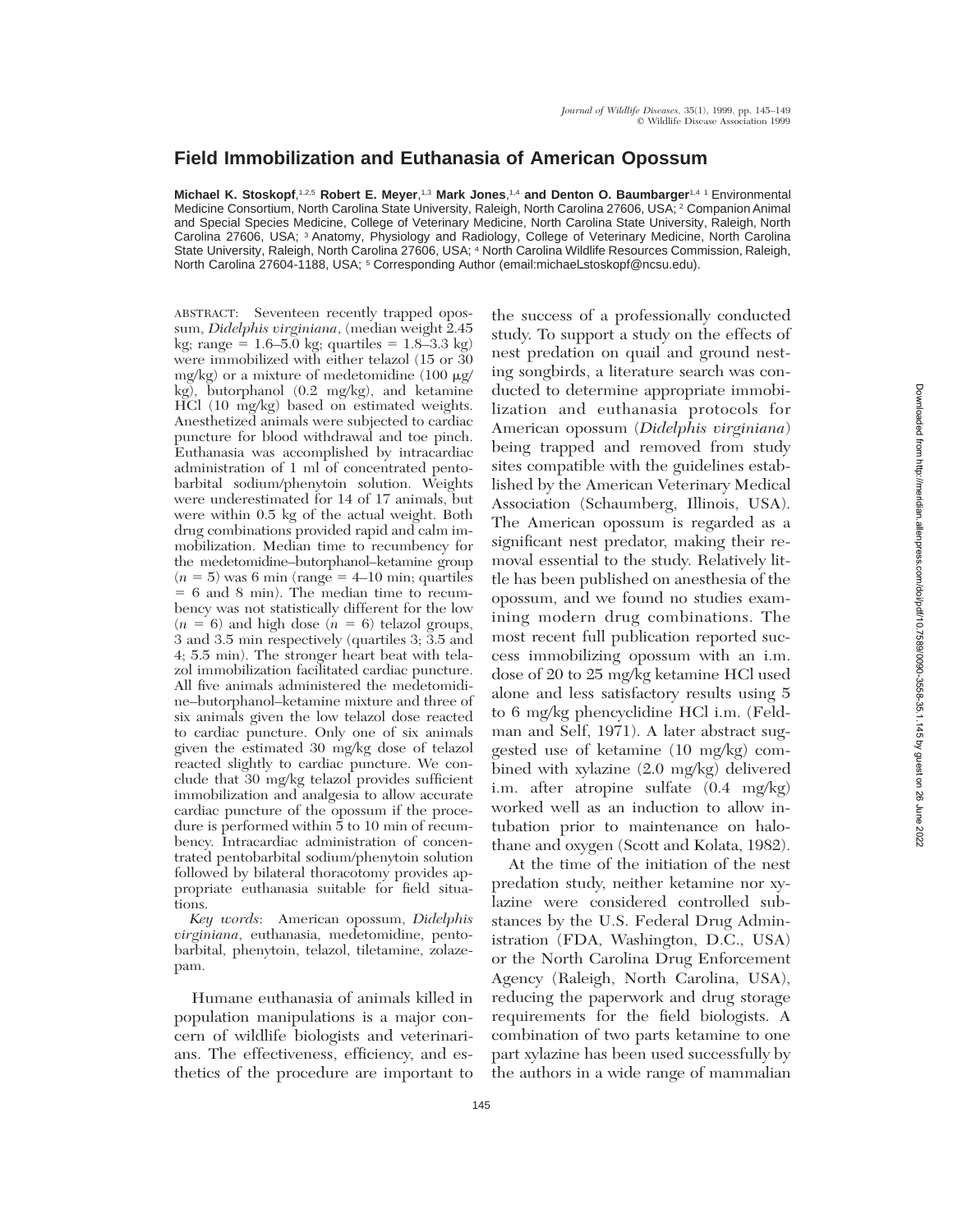species and seemed an appropriate choice for the opossum. Considering the ultimate outcome of euthanasia while under anesthesia in the study to be conducted, a dose double what is routinely used for field immobilization of free-ranging carnivores was selected. Field biologists working on the predatory study were instructed to deliver 9 mg/kg ketamine and 4.5 mg/kg xylazine intramuscularly by pole syringe to trapped opossum before handling them. Large amounts of blood were to be drawn from immobilized opossum via intracardiac puncture to obtain serum for disease prevalence studies and to assist in the euthanasia of the animals. Euthanasia was to be completed by bilateral thoracotomies creating a double pneumothorax.

Shortly it became apparent that this immobilization and euthanasia protocol was inadequate. Animals frequently failed to be completely immobilized by the first injection and induction times with repeated injections were prolonged. Immobilized animals frequently reacted to cardiac puncture and blood withdrawal. Time to death after bilateral thoracotomy was unacceptably long to the field biologists. The ketamine and xylazine dose was immediately increased to 18 mg/kg and 9 mg/kg respectively. A solution of 3% potassium chloride was dispensed to each biologist for delivery at a rate of 1 ml/kg intracardiac after drawing the required blood volume but prior to bilateral thoracotomy. This reduced the time required for immobilization and the number of animals requiring second injections, but reaction to cardiac puncture and speed of final euthanasia as judged by stoppage of the heart remained unsatisfactory to field biologists administering the protocol. This remained the situation even after the ketamine and xylazine doses were raised to 36 and 18 mg/kg respectively, and the potassium chloride dose increased to 2 ml/kg through the end of the first trapping period.

After the failure of the first dose combination, the authors interviewed colleagues with opportunities for experience in the anesthesia of the American opossum, to identify unpublished protocols to improve the immobilizations and euthanasias in the predator study. Few veterinarians or zoologists had actual experience in anesthesia of opossum. Those with experience invariably preferred inhalation agents delivered in various ways. Numerous anecdotal reports about the difficulty of adequately euthanizing opossum characterized the species as remarkably resistant to anesthetic drugs and tenacious to life. Although field use of inhalation agents can be accomplished, the dispersed nature of the study sites in the nest predation study would have made implementation unwieldy and increased the pack weight for the field biologists. The close of the first trapping year of the predator study coincided with activity on the part of the FDA to define ketamine HCl as a controlled substance in category III. The potential for this change in regulatory category combined with the unsatisfactory results of using non-controlled substances to euthanize the opossum directed our efforts toward identifying injectable agents suitable for field immobilization and euthanasia of opossum regardless of control status. Toward that end, all opossum presented to the Veterinary Teaching Hospital (VTH, Raleigh, North Carolina, USA) for euthanasia were included in a study to evaluate the efficacy of either tiletamine HCl and zolazepam (Telazol, Ft. Dodge Laboratories Inc., Ft. Dodge, Iowa, USA; 50 mg/ml tiletamine plus 50 mg/ml zolazepam) or medetomidine (Domitor, Pfizer, Lee's Summit, Missouri, USA; 100 µg/ml) and ketamine HCl (Ketaset, Ft. Dodge Laboratories Inc.; 100 mg/ml) with butorphanol tartrate (Torbugesic-SA; Ft. Dodge Laboratories Inc.; 2 mg/ml). A concentrated solution of pentobarbital sodium and phenytoin sodium (Beuthanasia-D, Schering-Plough, Kenilworth, New Jersey, USA; 390 mg/ml pentobarbital plus 50 mg/ml phenytoin) was evaluated for use as a final euthanasia agent.

Seventeen opossum (9 males and 8 fe-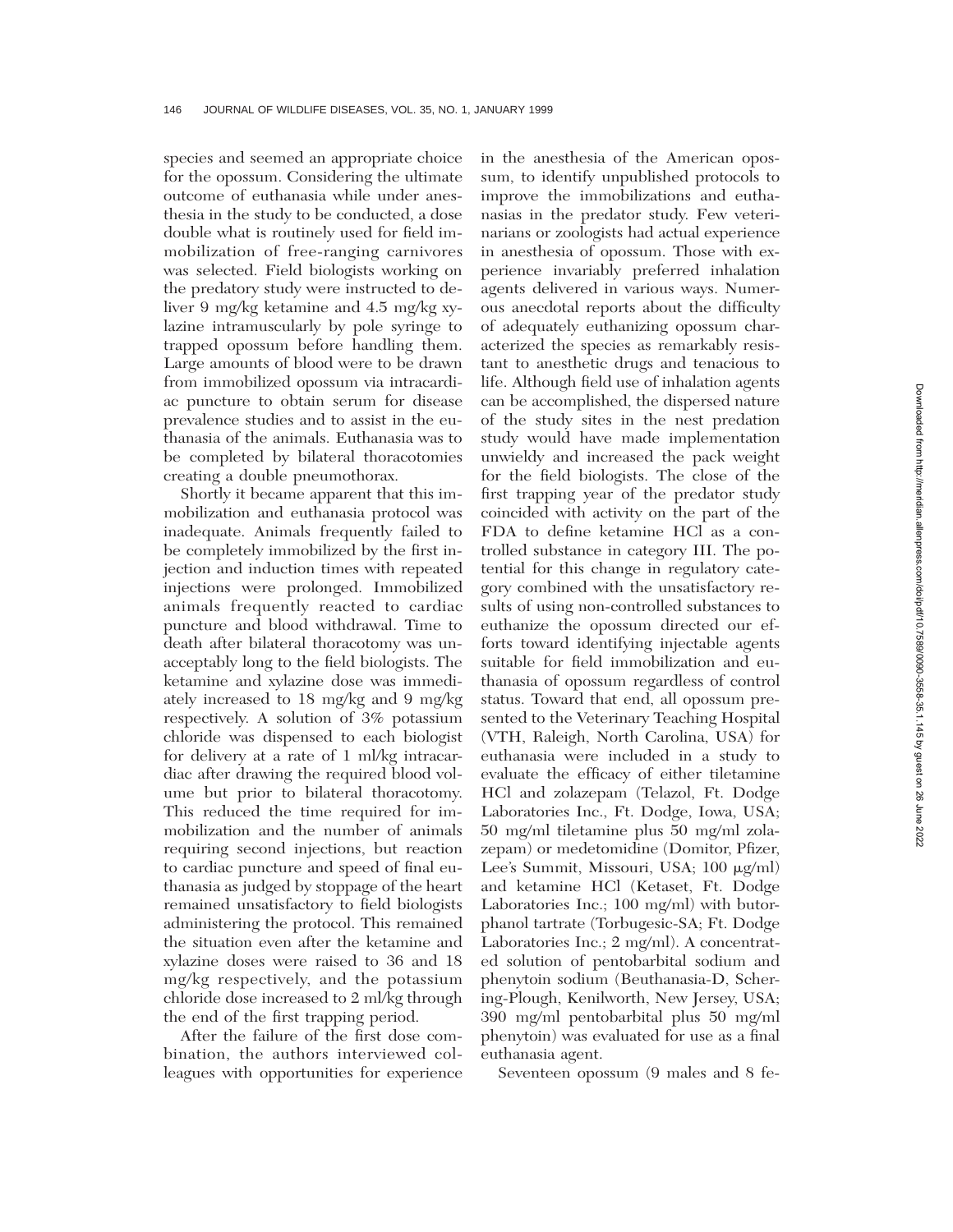males), recently trapped and transported to the VTH were immobilized and euthanized in the study. All animals were alert and active upon arrival. Their median weight was 2.45 kg (range  $= 1.6 - 5.0$  kg; quartiles  $= 1.8 - 3.3$  kg). Initial weights of the animals were estimated, as would be the case in the field. Actual weights to the nearest 0.1 kg were measured after euthanasia. Immobilization doses based on estimated weights to the nearest kg were delivered by pole syringe to simulate field delivery conditions. Time to recumbency was recorded in minutes when the recumbent injected animal failed to respond to gentle prodding with a pole. Withdrawal reflex was judged by pinching a toe firmly with a mosquito forceps. Blink and aural twitch reflexes were judged by gentle placement of the tip of the forceps near the medial canthus of the eye or into the aural canal respectively.

After an animal was judged recumbent, cardiac puncture was accomplished by feeling the beating heart through the thoracic wall with index finger and thumb placed on opposite sides the chest and directing an 18 gauge 3.8 cm needle attached to a 35 ml syringe into the heart. Twenty to 35 ml of blood was withdrawn except in the first animal receiving a given dosage regimen. For that animal, blood was withdrawn until the mucous membranes became pale and blood could no longer be withdrawn, or until the animal began to open and close its jaws, move its legs, or adjust position, whichever occurred first. When blood drawing was completed, the needle was left in place and one ml of concentrated pentobarbital sodium/phenytoin solution administered by a separate syringe through the same needle. Movement of the disconnected needle was then monitored to determine the time required for the heart to stop beating. If the heart continued to beat for 5 min, an additional 1 ml of pentobarbital sodium/phenytoin was administered intracardiac. Cessation of heart beat was confirmed by bilateral thoracotomy using a disposable scalpel blade. This procedure resulted in suitable, confirmed euthanasia within 1 to 4 min.

Three animals that were very reactive to cardiac puncture or blood withdrawal were given 2 ml concentrated pentobarbital sodium/phenytoin intraperitoneally to evaluate this as an alternative approach in field situations where initial immobilization with the first intramuscular injection failed. Reactivity was judged over time in these animals by evaluating withdrawal reflexes and subjective assessment of the palpability of the heart's contractions through the chest wall. Two of the three animals which received this treatment became quiet within 5 min, and tolerated intracardiac puncture before succumbing to administration of 1 ml of concentrated pentobarbital sodium/phenytoin intracardiac. The third animal remained reactive to toe pinch at 5 min and was given a second intraperitoneal dose of 2 ml which provided good analgesia for euthanasia by intracardiac injection.

A total of 12 animals received telazol. Six opossum (three males and three females) received an estimated dose of 15 mg/kg telazol. The actual median dose delivered based on actual body weights was 16.2 mg/kg (range =  $6.0-18.75$  mg/kg). Six opossum (two males and four females) received an estimated dose of 30 mg/kg telazol. The actual median dose delivered in those animals was 28.6 mg/kg (range  $=$ 22.0–37.5 mg/kg). Five (four males and one female) animals received a mixture of medetomidine, butorphanol and ketamine HCl at an estimated rate of 100  $\mu$ g/kg medetomidine, 0.2 mg/kg butorphanol and 10 mg/kg ketamine HCl. The actual median doses delivered were 91 mg/kg meditomidine (range =  $94-80 \mu g/kg$ ); 0.18 mg/ kg butorphanol (range  $= 0.16-0.19$  mg/ kg); and 9.1 mg/kg ketamine HCl (range  $= 8.0 - 9.4$  mg/kg).

Statistical comparisons between groups used the Wilcoxon Rank Sum Test for nonparmetric data and evaluation for correlations employed the Olmstead and Tu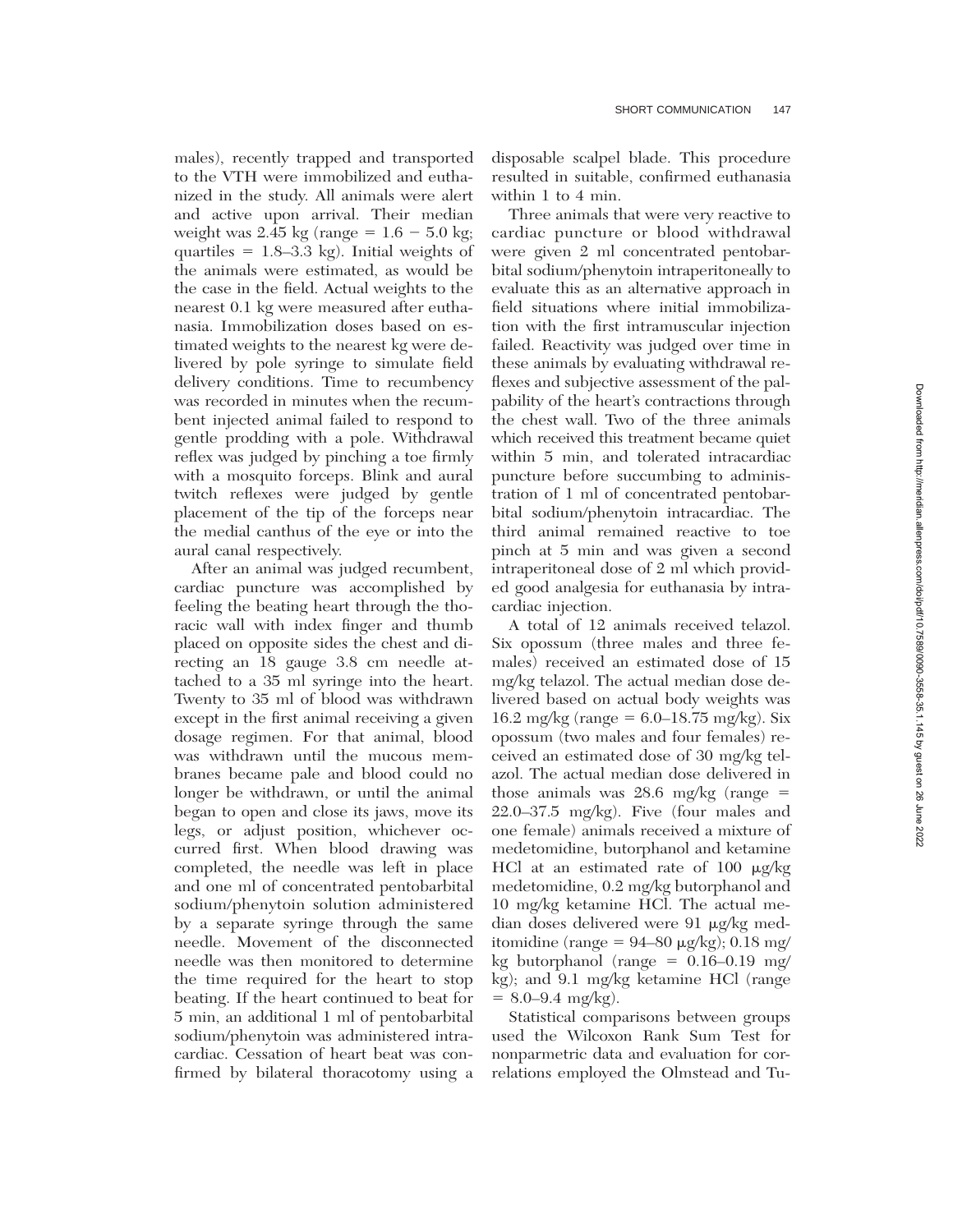key's Corner Test for Association (Sokal and Rohlf, 1981).

Body weight was underestimated in 14 of 17 animals, although weight estimates were generally within 0.5 kg of the actual weight. Both drug combinations provided rapid and calm immobilization with the longest time to recumbency being 10 min in one animal receiving the medetomidine–butorphanol–ketamine mixture. Median time to recumbency for the medetomidine–butorphanol–ketamine group was 6 min with a range of 4 to 10 min and quartiles of 6 and 8 min. The median time to recumbency was not statistically different for the low and high dose telazol groups, 3 and 3.5 min respectively (quartiles 3; 3.5 and 4; 5.5 min). Time to recumbency was not completely correlated with actual dose delivered in any treatment group. This could have been because of the use of the pole syringe, making precise delivery to the same muscle mass and injection depth unlikely.

A marked response to cardiac puncture was noted in all five animals administered the medetomidine–butorphanol–ketamine mixture. This was characterized by a sharp twitch of the body upon needle insertion, often followed by jaw flexing, muscle twitching and/or purposeful twisting of the body. The heart beat was quite weak in this group of animals, making it more difficult to accurately position the needle for cardiac puncture. By comparison, the strong jump at needle insertion was not present, nor were the purposeful muscle movements nearly so strong or extensive in the low dose telazol group, although three animals of six responded in some way during cardiac puncture and blood withdrawal. The heart beat was uniformly very strong and easily palpated. These advantages over the medetomidine–butorphanol–ketamine mixture, combined with the easier logistics associated with telazol's availability as a prepared commercial mixture led us to abandon the medetomidine– butorphanol–ketamine mixture and evaluate a higher dose of telazol.

The withdrawal of blood until reaction in one animal of each dose group was based on assessment of the reactions observed in the animals immobilized with ketamine and xylazine mixtures in the first year of the predator study. It appeared that these were likely undirected autonomic movements potentially mediated by high sympathetic tone, possibly in response to acute loss of blood volume. In these studies, withdrawal of 60 to 70 ml of blood (40 to 50% of circulating blood volume assuming a total blood volume of 57 ml/kg, range  $= 44.5 - 69.8$  ml/kg) (Burke, 1954 cited in Altman and Dittmer, 1974), induced jaw opening and closing, muscle twitching and movement of the limbs in an undirected manner regardless of the drug mixture or dose administered. Similar movements were seen with removal of as little as 35 ml of blood in one other animal. Although further physiologic studies would be necessary to confirm it, our impression is that these movements are indeed unconscious autonomically mediated responses to rapid loss of blood volume. To avoid these responses, the field protocol has been modified to collect only 30 ml of blood from each individual.

One animal of six in the high dose telazol group reacted slightly during the cardiac blood withdrawal procedure. That animal received one of the lowest doses based on actual weight in the group (23.1 mg/kg). It also was handled approximately 10 min later after recumbency than other animals in the high dose telazol group. Subjective assessment of the results of the 17 immobilizations conducted in these trials suggests that a 30 mg/kg dose of telazol administered intramuscularly should provide sufficient immobilization and analgesia to allow accurate cardiac puncture of the opossum, particularly if the procedure is performed within 5 to 10 min of the time when the animal becomes completely recumbent. This recommendation is only for animals destined for euthanasia without recovery. It is likely that a lower dose would be more appropriate for animals be